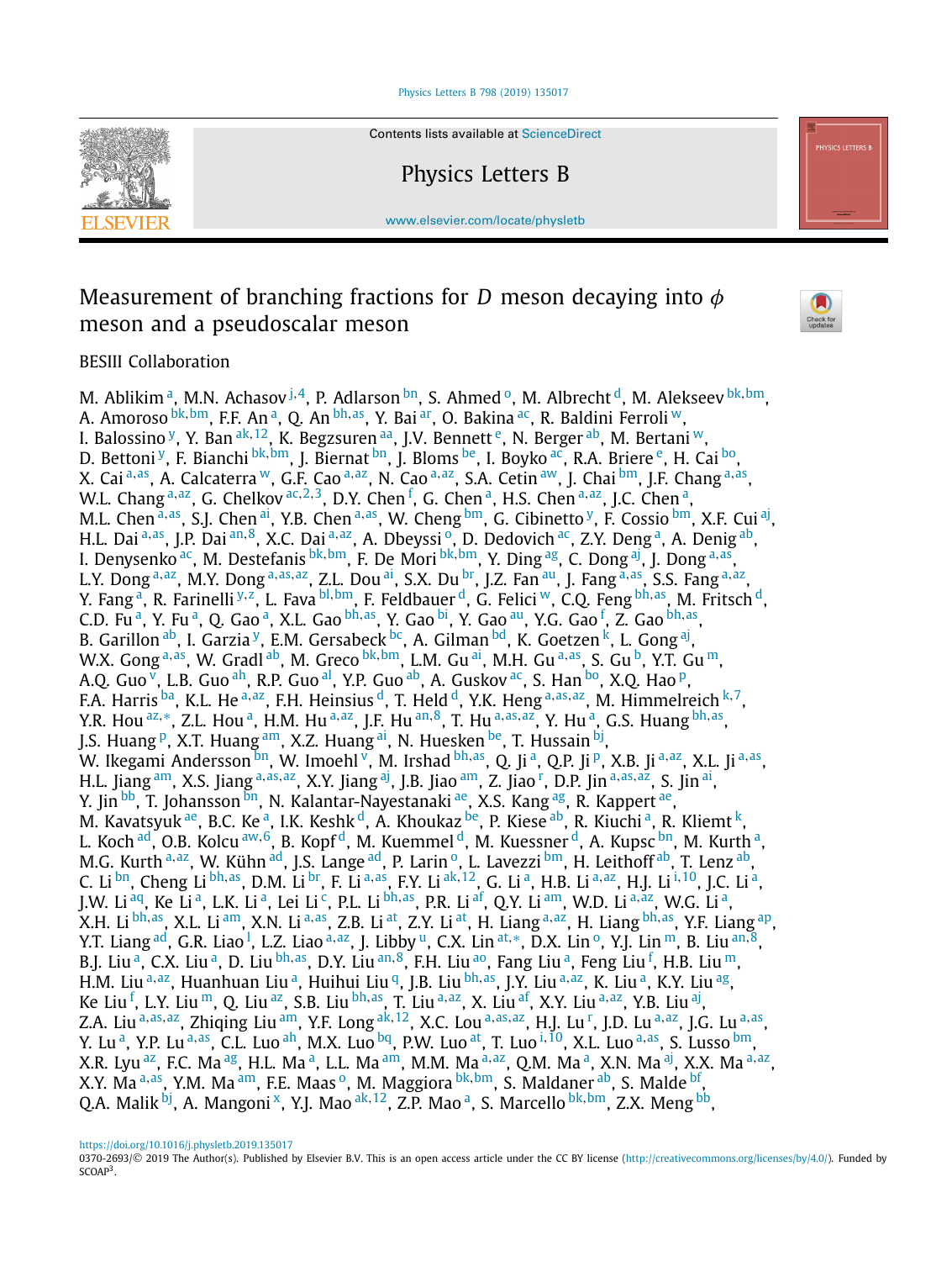<span id="page-1-0"></span>J.G. Messchendorp [ae,](#page-2-0) G. Mezzadri y, J. Min <sup>a</sup>*,*[as,](#page-2-0) T.J. Min [ai,](#page-2-0) R.E. Mitchell v, X.H. Mo <sup>a</sup>*,*[as](#page-2-0)*,*[az,](#page-2-0) Y.J. Mo<sup>f</sup>, C. Morales Morales <sup>o</sup>, N.Yu. Muchnoi <sup>j,4</sup>, H. Muramatsu <sup>bd</sup>, A. Mustafa <sup>d</sup>, S. Nakhoul <sup>k</sup>*,*[7,](#page-2-0) Y. Nefedov [ac,](#page-2-0) F. Nerling <sup>k</sup>*,*[7,](#page-2-0) I.B. Nikolaev <sup>j</sup>*,*[4,](#page-2-0) Z. Ning <sup>a</sup>*,*[as,](#page-2-0) S. Nisar <sup>h</sup>*,*[11,](#page-3-0) S.L. Niu <sup>a</sup>*,*[as,](#page-2-0) S.L. Olsen [az,](#page-2-0) Q. Ouyang <sup>a</sup>*,*[as](#page-2-0)*,*[az,](#page-2-0) S. Pacetti x, Y. Pan [bh](#page-2-0)*,*[as,](#page-2-0) M. Papenbrock [bn,](#page-2-0) P. Patteri <sup>w</sup>, M. Pelizaeus <sup>d</sup>, H.P. Peng <sup>[bh](#page-2-0),as</sup>, K. Peters <sup>k, 7</sup>, J. Pettersson <sup>bn</sup>, J.L. Ping <sup>ah</sup>, R.G. Ping <sup>a</sup>*,*[az,](#page-2-0) A. Pitka d, R. Poling [bd,](#page-2-0) V. Prasad [bh](#page-2-0)*,*[as,](#page-2-0) H.R. Qi b, M. Qi [ai,](#page-2-0) T.Y. Qi b, S. Qian <sup>a</sup>*,*[as,](#page-2-0) C.F. Qiao [az,](#page-2-0) N. Qin [bo,](#page-2-0) X.P. Qin m, X.S. Qin d, Z.H. Qin <sup>a</sup>*,*[as,](#page-2-0) J.F. Qiu a, S.Q. Qu [aj](#page-2-0), K.H. Rashid [bj](#page-2-0)*,*[9,](#page-3-0) K. Ravindran <sup>u</sup>, C.F. Redmer <sup>ab</sup>, M. Richter <sup>d</sup>, A. Rivetti <sup>bm</sup>, V. Rodin <sup>ae</sup>, M. Rolo <sup>bm</sup>, G. Rong a, [az,](#page-2-0) Ch. Rosner<sup>o</sup>, M. Rump [be,](#page-2-0) A. Sarantsev [ac](#page-2-0)<sub>, 5</sub>, M. Savrié<sup>z</sup>, Y. Schelhaas [ab,](#page-2-0) K. Schoenning <sup>bn</sup>, W. Shan <sup>s</sup>, X.Y. Shan <sup>[bh](#page-2-0),as</sup>, M. Shao <sup>bh,as</sup>, C.P. Shen <sup>b</sup>, P.X. Shen <sup>[aj](#page-2-0)</sup>, X.Y. Shen <sup>a</sup>*,*[az,](#page-2-0) H.Y. Sheng a, X. Shi <sup>a</sup>*,*[as,](#page-2-0) X.D Shi [bh](#page-2-0)*,*[as,](#page-2-0) J.J. Song [am,](#page-2-0) Q.Q. Song [bh](#page-2-0)*,*[as,](#page-2-0) X.Y. Song a, S. Sosio [bk](#page-2-0)*,*[bm,](#page-2-0) C. Sowa d, S. Spataro [bk](#page-2-0)*,*[bm,](#page-2-0) F.F. Sui [am,](#page-2-0) G.X. Sun a, J.F. Sun p, L. Sun [bo,](#page-2-0) S.S. Sun <sup>a</sup>*,*[az,](#page-2-0) X.H. Sun a, Y.J. Sun [bh](#page-2-0)*,*[as,](#page-2-0) Y.K Sun [bh](#page-2-0)*,*[as,](#page-2-0) Y.Z. Sun a, Z.J. Sun <sup>a</sup>*,*[as,](#page-2-0) Z.T. Sun a, Y.T Tan <sup>[bh](#page-2-0),as</sup>, C.J. Tang <sup>ap</sup>, G.Y. Tang <sup>a</sup>, X. Tang <sup>a</sup>, V. Thoren <sup>bn</sup>, B. Tsednee <sup>aa</sup>, I. Uman <sup>ay</sup>, B. Wang <sup>a</sup>, B.L. Wang <sup>az</sup>, C.W. Wang <sup>ai</sup>, D.Y. Wang <sup>[ak](#page-2-0), 12</sup>, K. Wang <sup>a, as</sup>, L.L. Wang <sup>a</sup>, L.S. Wang <sup>a</sup>, M. Wang <sup>am</sup>, M.Z. Wang <sup>[ak](#page-2-0), 12</sup>, Meng Wang <sup>a, az</sup>, P.L. Wang <sup>a</sup>, R.M. Wang <sup>bp</sup>, W.P. Wang <sup>[bh](#page-2-0), as</sup>, X. Wang [ak](#page-2-0)*,*[12,](#page-3-0) X.F. Wang a, X.L. Wang <sup>i</sup>*,*[10,](#page-3-0) Y. Wang [at,](#page-2-0) Y. Wang [bh](#page-2-0)*,*[as,](#page-2-0) Y.F. Wang <sup>a</sup>*,*[as](#page-2-0)*,*[az,](#page-2-0) Y.Q. Wang a, Z. Wang <sup>a</sup>*,*[as,](#page-2-0) Z.G. Wang <sup>a</sup>*,*[as,](#page-2-0) Z.Y. Wang a, Zongyuan Wang <sup>a</sup>*,*[az,](#page-2-0) T. Weber d, D.H. Wei <sup>l</sup>, P. Weidenkaff <sup>ab</sup>, F. Weidner <sup>be</sup>, H.W. Wen <sup>ah</sup>, S.P. Wen <sup>a</sup>, U. Wiedner <sup>d</sup>, G. Wilkinson <sup>bf</sup>, M. Wolke <sup>bn</sup>, L.H. Wu <sup>a</sup>, L.J. Wu <sup>a, az</sup>, Z. Wu <sup>a, as</sup>, L. Xia <sup>[bh](#page-2-0), as</sup>, Y. Xia <sup>t</sup>, S.Y. Xiao a, Y.J. Xiao <sup>a</sup>*,*[az,](#page-2-0) Z.J. Xiao [ah,](#page-2-0) Y.G. Xie <sup>a</sup>*,*[as,](#page-2-0) Y.H. Xie <sup>f</sup> , T.Y. Xing <sup>a</sup>*,*[az,](#page-2-0) X.A. Xiong <sup>a</sup>*,*[az,](#page-2-0) Q.L. Xiu a, [as,](#page-2-0) G.F. Xu a, J.J. Xu [ai,](#page-2-0) L. Xu a, Q.J. Xu <sup>n</sup>, W. Xu a, [az,](#page-2-0) X.P. Xu [aq,](#page-2-0) F. Yan [bi,](#page-2-0) L. Yan [bk](#page-2-0), [bm,](#page-2-0) W.B. Yan <sup>[bh](#page-2-0),as</sup>, W.C. Y[an](#page-2-0) <sup>b</sup>, Y.H. Yan <sup>t</sup>, H.J. Yang <sup>an,8</sup>, H.X. Yang <sup>a</sup>, L. Yang <sup>bo</sup>, R.X. Yang <sup>bh,as</sup>, S.L. Yang <sup>a,az</sup>, Y.H. Yang <sup>ai</sup>, Y.X. Yang <sup>l</sup>, Yifan Yang <sup>a,az</sup>, Z.Q. Yang <sup>t</sup>, M. Ye <sup>a,as</sup>, M.H. Ye <sup>g</sup>, J.H. Yin a, Z.Y. You [at,](#page-2-0) B.X. Yu <sup>a</sup>*,*[as](#page-2-0)*,*[az,](#page-2-0) C.X. Yu [aj,](#page-2-0) J.S. Yu <sup>t</sup> , T. Yu [bi,](#page-2-0) C.Z. Yuan <sup>a</sup>*,*[az,](#page-2-0) X.Q. Yuan [ak](#page-2-0)*,*[12,](#page-3-0) Y. Yuan <sup>a</sup>, A. Yuncu <sup>[aw](#page-2-0), 1</sup>, A.A. Zafar <sup>bj</sup>, Y. Zeng <sup>t</sup>, B.X. Zhang <sup>a</sup>, B.Y. Zhang <sup>a, as</sup>, C.C. Zhang <sup>a</sup>, D.H. Zhang<sup>a</sup>, H.H. Zhang [at,](#page-2-0) H.Y. Zhang a, [as,](#page-2-0) J. Zhang a, [az,](#page-2-0) J.L. Zhang <sup>bp</sup>, J.Q. Zhang d, J.W. Zhang <sup>a</sup>*,*[as](#page-2-0)*,*[az,](#page-2-0) J.Y. Zhang a, J.Z. Zhang <sup>a</sup>*,*[az,](#page-2-0) K. Zhang <sup>a</sup>*,*[az,](#page-2-0) L. Zhang a, S.F. Zhang [ai,](#page-2-0) T.J. Zhang [an](#page-2-0)*,*[8,](#page-2-0) X.Y. Zhang [am,](#page-2-0) Y. Zhang [bh](#page-2-0)*,*[as,](#page-2-0) Y.H. Zhang <sup>a</sup>*,*[as,](#page-2-0) Y.T. Zhang [bh](#page-2-0)*,*[as,](#page-2-0) Yang Zhang a, Yao Zhang <sup>a</sup>, Yi Zhang <sup>i, 10</sup>, Yu Zhang <sup>az</sup>, Z.H. Zhang <sup>f</sup>, Z.P. Zhang <sup>bh</sup>, Z.Y. Zhang <sup>bo</sup>, G. Zhao <sup>a</sup>, J.W. Zhao <sup>a</sup>*,*[as,](#page-2-0) J.Y. Zhao <sup>a</sup>*,*[az,](#page-2-0) J.Z. Zhao <sup>a</sup>*,*[as,](#page-2-0) Lei Zhao [bh](#page-2-0)*,*[as,](#page-2-0) Ling Zhao a, M.G. Zhao [aj](#page-2-0), Q. Zhao a, S.J. Zhao [br,](#page-2-0) T.C. Zhao a, Y.B. Zhao <sup>a</sup>*,*[as,](#page-2-0) Z.G. Zhao [bh](#page-2-0)*,*[as,](#page-2-0) A. Zhemchugov [ac](#page-2-0)*,*[2,](#page-2-0) B. Zheng [bi,](#page-2-0) J.P. Zheng <sup>a</sup>*,*[as,](#page-2-0) Y. Zheng [ak](#page-2-0)*,*[12,](#page-3-0) Y.H. Zheng [az,](#page-2-0) B. Zhong [ah,](#page-2-0) L. Zhou <sup>a</sup>*,*[as,](#page-2-0) L.P. Zhou <sup>a</sup>*,*[az,](#page-2-0) Q. Zhou <sup>a,az</sup>, X. Zhou <sup>bo</sup>, X.K. Zhou <sup>az</sup>, X.R. Zhou <sup>[bh](#page-2-0),as</sup>, Xiaoyu Zhou <sup>t</sup>, Xu Zhou <sup>t</sup>, A.N. Zhu <sup>a,az</sup>, J. Zhu [aj,](#page-2-0) J. Zhu [at,](#page-2-0) K. Zhu a, K.J. Zhu <sup>a</sup>*,*[as](#page-2-0)*,*[az,](#page-2-0) S.H. Zhu [bg,](#page-2-0) W.J. Zhu [aj](#page-2-0), X.L. Zhu [au,](#page-2-0) Y.C. Zhu [bh](#page-2-0)*,*[as,](#page-2-0) Y.S. Zhu <sup>a</sup>*,*[az,](#page-2-0) Z.A. Zhu <sup>a</sup>*,*[az,](#page-2-0) J. Zhuang <sup>a</sup>*,*[as,](#page-2-0) B.S. Zou a, J.H. Zou <sup>a</sup>

<sup>a</sup> *Institute of High Energy Physics, Beijing 100049, People's Republic of China*

<sup>b</sup> *Beihang University, Beijing 100191, People's Republic of China*

<sup>c</sup> *Beijing Institute of Petrochemical Technology, Beijing 102617, People's Republic of China*

- <sup>e</sup> *Carnegie Mellon University, Pittsburgh, PA 15213, USA*
- <sup>f</sup> *Central China Normal University, Wuhan 430079, People's Republic of China*
- <sup>g</sup> *China Center of Advanced Science and Technology, Beijing 100190, People's Republic of China*
- <sup>h</sup> *COMSATS University Islamabad, Lahore Campus, Defence Road, Off Raiwind Road, 54000 Lahore, Pakistan*
- <sup>i</sup> *Fudan University, Shanghai 200443, People's Republic of China*
- <sup>j</sup> *G.I. Budker Institute of Nuclear Physics SB RAS (BINP), Novosibirsk 630090, Russia*
- <sup>k</sup> *GSI Helmholtzcentre for Heavy Ion Research GmbH, D-64291 Darmstadt, Germany*
- <sup>l</sup> *Guangxi Normal University, Guilin 541004, People's Republic of China*
- <sup>m</sup> *Guangxi University, Nanning 530004, People's Republic of China*
- <sup>n</sup> *Hangzhou Normal University, Hangzhou 310036, People's Republic of China*
- <sup>o</sup> *Helmholtz Institute Mainz, Johann-Joachim-Becher-Weg 45, D-55099 Mainz, Germany*
- <sup>p</sup> *Henan Normal University, Xinxiang 453007, People's Republic of China*
- <sup>q</sup> *Henan University of Science and Technology, Luoyang 471003, People's Republic of China*
- <sup>r</sup> *Huangshan College, Huangshan 245000, People's Republic of China*
- <sup>s</sup> *Hunan Normal University, Changsha 410081, People's Republic of China*
- <sup>t</sup> *Hunan University, Changsha 410082, People's Republic of China*
- <sup>u</sup> *Indian Institute of Technology Madras, Chennai 600036, India*
- <sup>v</sup> *Indiana University, Bloomington, IN 47405, USA*
- <sup>w</sup> *INFN Laboratori Nazionali di Frascati, I-00044, Frascati, Italy*
- <sup>x</sup> *INFN and University of Perugia, I-06100, Perugia, Italy*

<sup>d</sup> *Bochum Ruhr-University, D-44780 Bochum, Germany*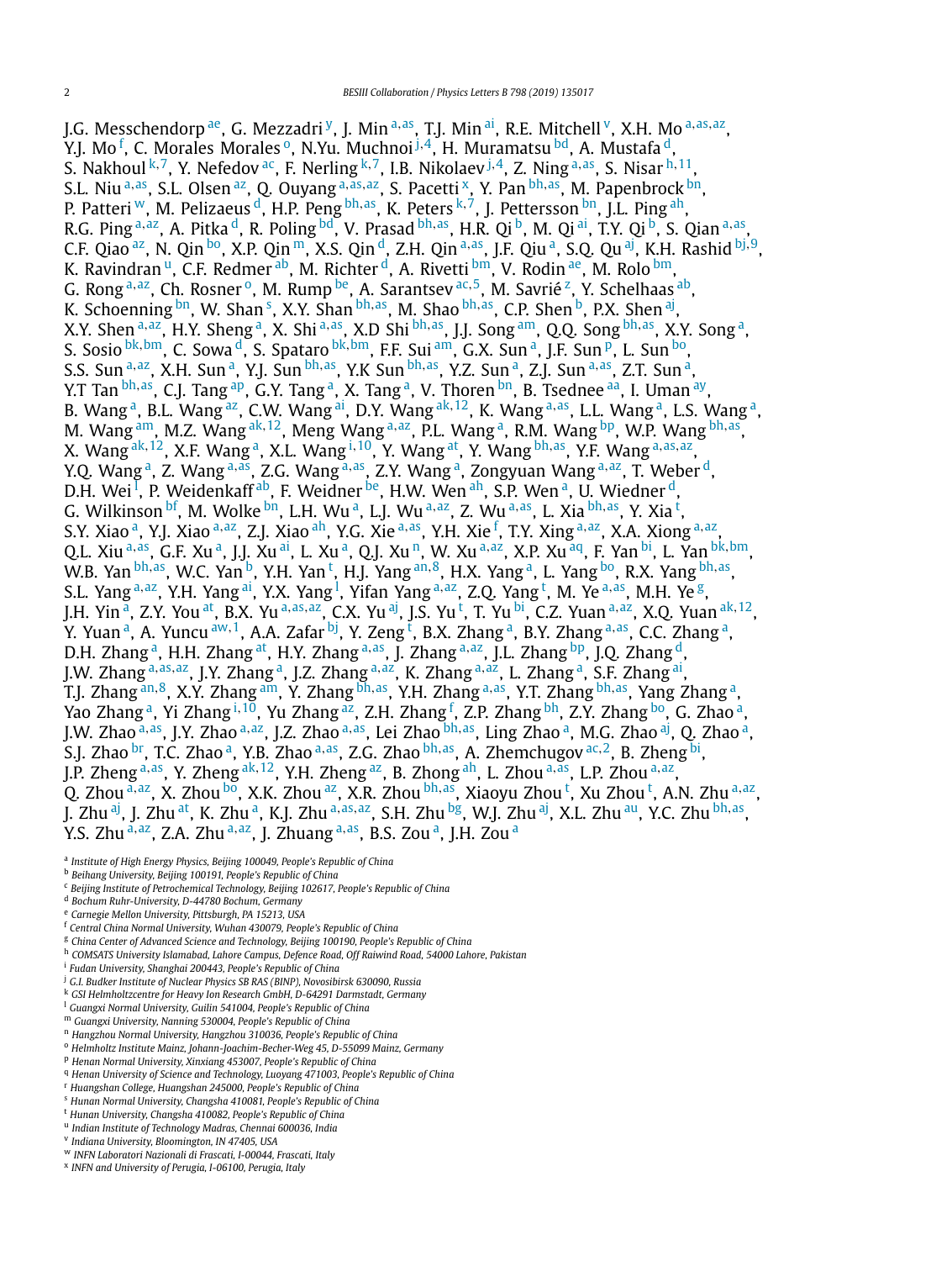<span id="page-2-0"></span><sup>y</sup> *INFN Sezione di Ferrara, I-44122, Ferrara, Italy*

<sup>z</sup> *University of Ferrara, I-44122, Ferrara, Italy*

- aa *Institute of Physics and Technology, Peace Ave. 54B, Ulaanbaatar 13330, Mongolia*
- ab *Johannes Gutenberg University of Mainz, Johann-Joachim-Becher-Weg 45, D-55099 Mainz, Germany*
- ac *Joint Institute for Nuclear Research, 141980 Dubna, Moscow region, Russia*
- ad *Justus-Liebig-Universitaet Giessen, II. Physikalisches Institut, Heinrich-Buff-Ring 16, D-35392 Giessen, Germany*
- ae *KVI-CART, University of Groningen, NL-9747 AA Groningen, the Netherlands*
- af *Lanzhou University, Lanzhou 730000, People's Republic of China*
- ag *Liaoning University, Shenyang 110036, People's Republic of China*
- ah *Nanjing Normal University, Nanjing 210023, People's Republic of China*
- ai *Nanjing University, Nanjing 210093, People's Republic of China*
- aj *Nankai University, Tianjin 300071, People's Republic of China*
- ak *Peking University, Beijing 100871, People's Republic of China*
- al *Shandong Normal University, Jinan 250014, People's Republic of China*
- am *Shandong University, Jinan 250100, People's Republic of China*
- an *Shanghai Jiao Tong University, Shanghai 200240, People's Republic of China* ao *Shanxi University, Taiyuan 030006, People's Republic of China*
- 
- ap *Sichuan University, Chengdu 610064, People's Republic of China*
- aq *Soochow University, Suzhou 215006, People's Republic of China*
- ar *Southeast University, Nanjing 211100, People's Republic of China*
- as State Key Laboratory of Particle Detection and Electronics, Beijing 100049, Hefei 230026, People's Republic of China
- at *Sun Yat-Sen University, Guangzhou 510275, People's Republic of China*
- au *Tsinghua University, Beijing 100084, People's Republic of China*
- av *Ankara University, 06100 Tandogan, Ankara, Turkey*
- aw *Istanbul Bilgi University, 34060 Eyup, Istanbul, Turkey*
- ax *Uludag University, 16059 Bursa, Turkey*
- ay *Near East University, Nicosia, North Cyprus, Mersin 10, Turkey*
- az *University of Chinese Academy of Sciences, Beijing 100049, People's Republic of China*
- ba *University of Hawaii, Honolulu, HI 96822, USA*
- bb *University of Jinan, Jinan 250022, People's Republic of China*
- bc *University of Manchester, Oxford Road, Manchester, M13 9PL, United Kingdom*
- bd *University of Minnesota, Minneapolis, MN 55455, USA*
- be *University of Muenster, Wilhelm-Klemm-Str. 9, 48149 Muenster, Germany*
- bf *University of Oxford, Keble Rd, Oxford, OX13RH, United Kingdom*
- bg *University of Science and Technology Liaoning, Anshan 114051, People's Republic of China*
- bh *University of Science and Technology of China, Hefei 230026, People's Republic of China*
- bi *University of South China, Hengyang 421001, People's Republic of China*
- bj *University of the Punjab, Lahore-54590, Pakistan*
- bk *University of Turin, I-10125, Turin, Italy*
- bl *University of Eastern Piedmont, I-15121, Alessandria, Italy*
- bm *INFN, I-10125, Turin, Italy*
- bn *Uppsala University, Box 516, SE-75120 Uppsala, Sweden*
- bo *Wuhan University, Wuhan 430072, People's Republic of China*
- bp *Xinyang Normal University, Xinyang 464000, People's Republic of China*
- bq *Zhejiang University, Hangzhou 310027, People's Republic of China*
- br *Zhengzhou University, Zhengzhou 450001, People's Republic of China*

# A R T I C L E I N F O A B S T R A C T

*Article history:* Received 29 July 2019 Received in revised form 30 September 2019 Accepted 7 October 2019 Available online 10 October 2019 Editor: L. Rolandi

*Keywords:* BESIII *D* meson Hadronic decays Branching fractions The four decay modes  $D^0 \to \phi \pi^0$ ,  $D^0 \to \phi \eta$ ,  $D^+ \to \phi \pi^+$ , and  $D^+ \to \phi K^+$  are studied by using a data sample taken at the centre-of-mass energy <sup>√</sup>*<sup>s</sup>* <sup>=</sup> <sup>3</sup>*.*773 GeV with the BESIII detector, corresponding to an integrated luminosity of 2.93 fb<sup>−</sup>1. The branching fractions of the first three decay modes are measured to be  $B(D^0 \to \phi \pi^0) = (1.168 \pm 0.028 \pm 0.028) \times 10^{-3}$ ,  $B(D^0 \to \phi \eta) = (1.81 \pm 0.46 \pm 0.06) \times 10^{-4}$ , and  $B(D^+ \rightarrow \phi \pi^+) = (5.70 \pm 0.05 \pm 0.13) \times 10^{-3}$ , respectively, where the first uncertainties are statistical and the second are systematic. In addition, the upper limit of the branching fraction for  $D^+ \rightarrow \phi K^+$ is given to be 2.1 × 10<sup>-5</sup> at the 90% confidence level. The ratio of  $\mathcal{B}(D^0 \to \phi \pi^0)$  to  $\mathcal{B}(D^+ \to \phi \pi^+)$  is calculated to be  $(20.49 \pm 0.50 \pm 0.45)$ %, which is consistent with the theoretical prediction based on isospin symmetry between these two decay modes.

© 2019 The Author(s). Published by Elsevier B.V. This is an open access article under the CC BY license [\(http://creativecommons.org/licenses/by/4.0/\)](http://creativecommons.org/licenses/by/4.0/). Funded by  $SCOAP<sup>3</sup>$ .

\* Corresponding authors.

Also at Bogazici University, 34342 Istanbul, Turkey.

- <sup>3</sup> Also at the Functional Electronics Laboratory, Tomsk State University, Tomsk, 634050, Russia.
- <sup>4</sup> Also at the Novosibirsk State University, Novosibirsk, 630090, Russia.
- <sup>5</sup> Also at the NRC "Kurchatov Institute", PNPI, 188300, Gatchina, Russia.
- <sup>6</sup> Also at Istanbul Arel University, 34295 Istanbul, Turkey.
- <sup>7</sup> Also at Goethe University Frankfurt, 60323 Frankfurt am Main, Germany.

Also at Key Laboratory for Particle Physics, Astrophysics and Cosmology, Ministry of Education; Shanghai Key Laboratory for Particle Physics and Cosmology; Institute of Nuclear and Particle Physics, Shanghai 200240, People's Republic of China.

*E-mail addresses:* [houyingrui16@mails.ucas.ac.cn](mailto:houyingrui16@mails.ucas.ac.cn) (Y.R. Hou), [linchx5@mail2.sysu.edu.cn](mailto:linchx5@mail2.sysu.edu.cn) (C.X. Lin).

<sup>&</sup>lt;sup>2</sup> Also at the Moscow Institute of Physics and Technology, Moscow 141700, Russia.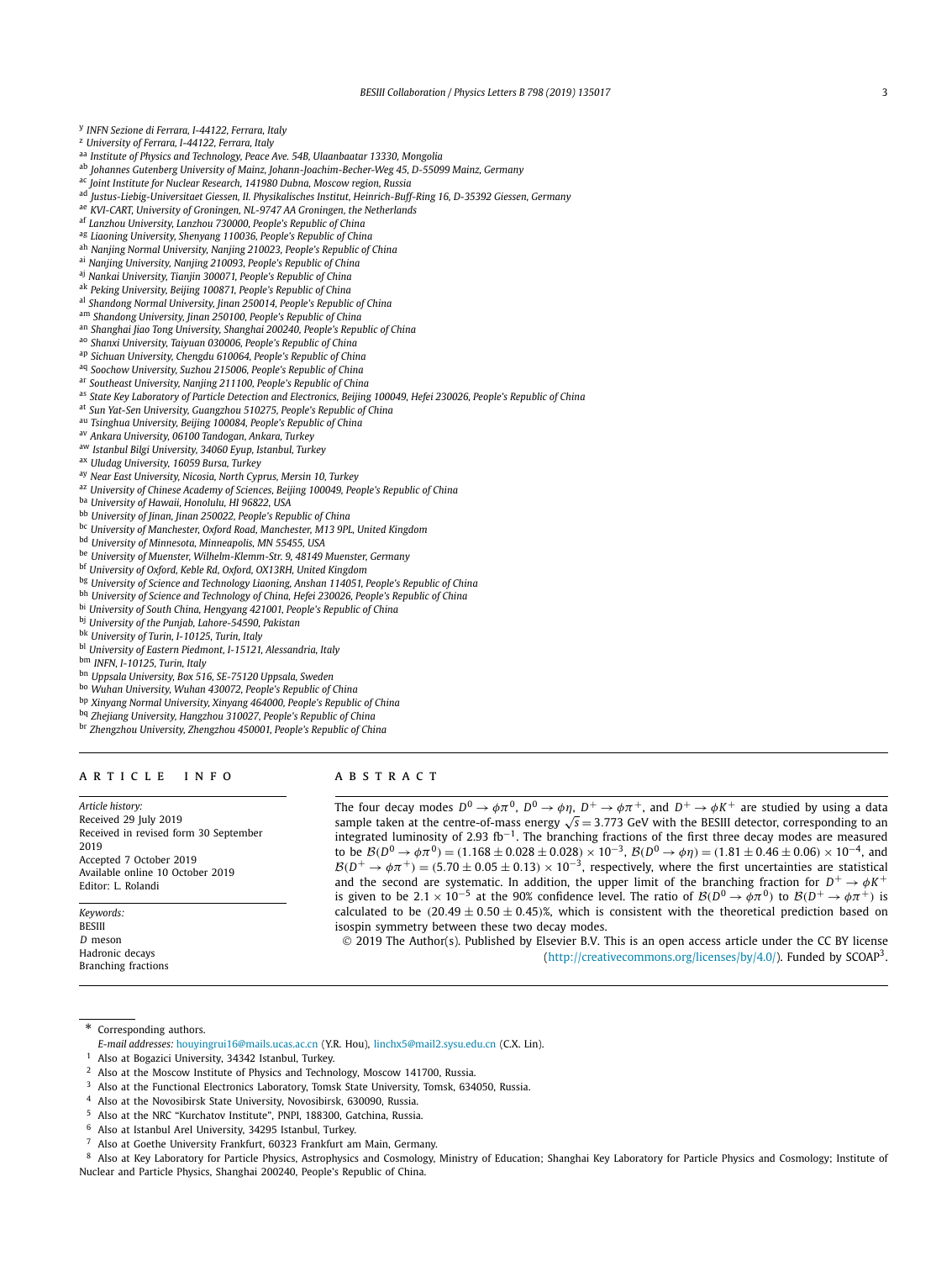<span id="page-3-0"></span>

**Fig. 1.** Feynman diagrams of four  $D \rightarrow \phi P$  decay modes.

**Table 1**

Current result of the ratio of  $\mathcal{B}(D^0 \to \phi \pi^0)$  to  $\mathcal{B}(D^+ \to \phi \pi^+)$ .

| The ratio                                                                   | Experiment result (%) | Prediction (%)      |
|-----------------------------------------------------------------------------|-----------------------|---------------------|
| $\mathcal{B}(D^0 \rightarrow \phi \pi^0)$<br>$B(D^+\rightarrow \phi \pi^+)$ | $24.6 \pm 1.8$ [5,6]  | $19.7 \pm 0.2$ [11] |

# **1. Introduction**

Comprehensive and precise measurements of hadronic *D* meson decays provide important inputs for the experimental studies of both charm and beauty decays [\[1\]](#page-6-0). One category of decay modes  $D \rightarrow \phi P$  (*P* represents a pseudoscalar particle) has simple Feynman diagrams as depicted in Fig. 1. This facilitates theoretical predictions and their comparisons [\[2,3\]](#page-6-0) to experimental measurements. However, the experimental measurements of  $D \rightarrow \phi P$  are still limited [\[4\]](#page-6-0) due to the relative low branching fractions (BF) which are suppressed by phase space due to the  $\phi$  meson mass. The singly Cabibbo-suppressed (SCS) decays of  $D^+ \rightarrow \phi \pi^+$  [\[5\]](#page-6-0),  $D^0 \rightarrow \phi \pi^0$  [\[6\]](#page-6-0), and  $D^0 \rightarrow \phi \eta$  [\[7\]](#page-6-0) have been studied by CLEO, BaBar and Belle, respectively. The BF of the doubly Cabibbo-suppressed (DCS) decay  $D^+ \rightarrow \phi K^+$  is derived out according to two measurements of the total BF for  $D^+ \rightarrow K^- K^+ K^+$  and the intermediate fraction of  $\phi K^+$  at LHCb [\[8,9\]](#page-6-0).

According to isospin symmetry between *u* and *d* quarks, the BFs for  $D^0 \rightarrow \phi \pi^0$  and  $D^+ \rightarrow \phi \pi^+$  are connected [\[2,3\]](#page-6-0) as follows:

$$
\frac{\mathcal{B}(D^0 \to \phi \pi^0)}{\mathcal{B}(D^+ \to \phi \pi^+)} = \frac{1}{2} \frac{\Gamma_{D^+}}{\Gamma_{D^0}} = \frac{1}{2} \frac{\tau_{D^0}}{\tau_{D^+}}.
$$
\n(1)

However, the current experimental result for the BF ratio deviates from prediction value of Eq. (1) by  $2.7\sigma$  as shown in Table 1. Therefore, improved measurement is necessary to further test it and help to understand the strong interaction in *D* meson hadronic decays.

In this analysis, we study four two-body decay modes of  $D \rightarrow$  $\phi$ *P*, which are  $D^+ \to \phi K^+$ ,  $D^+ \to \phi \pi^+$ ,  $D^0 \to \phi \pi^0$ , and  $D^0 \to \phi \eta$ , based on a data set of 2.93 fb<sup>-1</sup> [\[10\]](#page-6-0) taken at  $\sqrt{s}$  = 3.773 GeV with the BESIII detector. Due to energy conservation, the *D* and *D*¯ mesons from  $e^+e^-$  →  $\psi$ (3770) →  $D\overline{D}$  are always produced in a pair without any other accompanying hadrons. Throughout this paper, charge-conjugate modes are implied.

# **2. BESIII detector and Monte Carlo simulation**

The BESIII detector is a magnetic spectrometer [\[12\]](#page-6-0) located at the Beijing Electron Positron Collider (BEPCII) [\[13\]](#page-6-0). The cylindrical core of the BESIII detector consists of a helium-based multilayer drift chamber (MDC), a plastic scintillator time-of-flight system (TOF), and a CsI(Tl) electromagnetic calorimeter (EMC), which are all enclosed in a superconducting solenoidal magnet providing a 1.0 T magnetic field. The solenoid is supported by an octagonal flux-return yoke with resistive plate counter muon identifier modules interleaved with steel. The acceptance of charged particles and photons is 93% of the  $4\pi$  solid angle. The charged-particle momentum resolution at 1 GeV*/c* is 0*.*5%, and the specific energy loss (*dE/dx*) resolution is 6% for electrons from Bhabha scattering. The EMC measures photon energies with a resolution of 2*.*5% (5%) at 1 GeV in the barrel (end cap) region. The time resolution of the TOF barrel section is 68 ps, while that of the end cap is 110 ps.

Simulated samples produced with the GEANT4-based  $[14]$  Monte Carlo (MC) package, which includes the geometric description [\[15,](#page-6-0) [16\]](#page-6-0) of the BESIII detector and the detector response, are used to determine the detection efficiency and to estimate the backgrounds. The simulation includes the beam energy spread and initial state radiation (ISR) in the *e*+*e*− annihilations modelled with the generator  $KKMC$  [\[17\]](#page-6-0). The inclusive MC samples consist of the production of  $D\overline{D}$  pairs, the non- $D\overline{D}$  decays of the  $\psi$ (3770), the ISR production of the  $J/\psi$  and  $\psi$ (3686) states, and the continuum processes incorporated in kkmc [\[17\]](#page-6-0). The equivalent luminosity of the inclusive MC samples is about 10 times that of the data. The known decay modes are modelled with  $EVTGEN$  [\[18\]](#page-6-0) using branching fractions taken from the Particle Data Group [\[4\]](#page-6-0), and the remaining unknown decays from the charmonium states with LUNDCHARM  $[19]$ . The final state radiations (FSR) from charged final state particles are incorporated with the PHOTOS (version 2.02) package [\[20](#page-6-0)[,21\]](#page-7-0). The signal processes are generated separately taking the spin-matrix elements into account in EVTGEN. For each signal channel, 200 000 events are simulated.

#### **3. Event selection**

Candidates of the decay modes  $D \rightarrow \phi P$  are reconstructed by combining the final states of  $K^{\pm}$ ,  $\pi^{\pm}$ ,  $\pi^0$ , and  $\eta$  particles with BESIII offline software system [\[1](#page-6-0)[,22\]](#page-7-0), where *φ* mesons are detected via decays to  $K^+K^-$ . Candidates for  $\pi^0$  and  $\eta$  are identified from  $\pi^0 \rightarrow \gamma \gamma$  and  $\eta \rightarrow \gamma \gamma$ , respectively.

<sup>&</sup>lt;sup>9</sup> Also at Government College Women University, Sialkot - 51310, Punjab, Pakistan.

<sup>10</sup> Also at Key Laboratory of Nuclear Physics and Ion-beam Application (MOE) and Institute of Modern Physics, Fudan University, Shanghai 200443, People's Republic of China.

<sup>&</sup>lt;sup>11</sup> Also at Harvard University, Department of Physics, Cambridge, MA, 02138, USA.  $12$  Also at State Key Laboratory of Nuclear Physics and Technology, Peking University, Beijing 100871, People's Republic of China.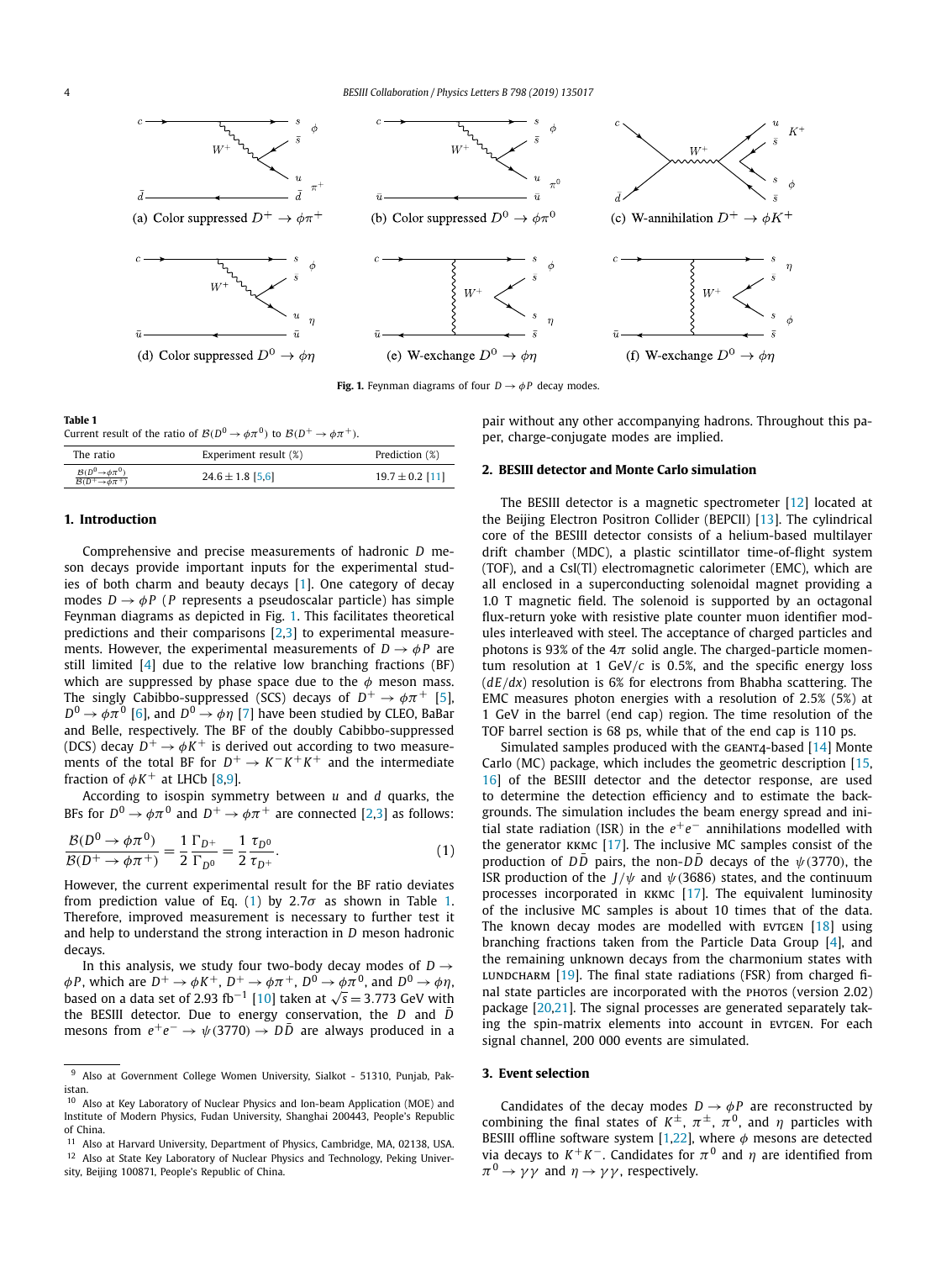<span id="page-4-0"></span>**Table 2**

For each signal mode, the requirement on  $\Delta E$ , signal yields  $N^i_{\rm sig}$ , MC-determined detection efficiency  $\varepsilon^i$  branching fraction  ${\cal B}^i$  in this work, and the corresponding world results  $B_{\text{ext}}$ .

| Decay mode                   | $\Delta E$ (GeV)  | $N_{\text{sig}}^l$ | $\varepsilon^l$ (%) | $B^{i}$ ( $\times 10^{-4}$ )                              | $B_{\text{ext}}$ (×10 <sup>-4</sup> ) |
|------------------------------|-------------------|--------------------|---------------------|-----------------------------------------------------------|---------------------------------------|
| $D^+ \rightarrow \phi \pi^+$ | $[-0.020, 0.019]$ | $17527 + 152$      | $37.7 \pm 0.1$      | $57.0 + 0.5 + 1.3$                                        | 53.7 $\pm$ 2.3 [4]                    |
| $D^+ \rightarrow \phi K^+$   | $[-0.019, 0.018]$ | $12^{+28}_{-12}$   | $23.7 \pm 0.1$      | $0.062^{+0.144}_{-0.062} \pm 0.002$<br>$< 0.21$ at 90% CL | $0.085 \pm 0.011$ [4,8.9]             |
| $D^0 \rightarrow \phi \pi^0$ | $[-0.077, 0.035]$ | $3333 \pm 76$      | $27.7 \pm 0.1$      | $11.68 + 0.28 + 0.28$                                     | $13.2 \pm 0.8$ [4]                    |
| $D^0 \rightarrow \phi \eta$  | $[-0.040, 0.038]$ | $102 \pm 26$       | $13.7 \pm 0.1$      | $1.81 \pm 0.46 \pm 0.06$                                  | $1.4 \pm 0.5$ [4]                     |
|                              |                   |                    |                     |                                                           |                                       |



**Fig. 2.** Two-dimensional distributions of  $M_{BC}$  and  $M_{KK}$  in data for the four signal modes.

Selected charged tracks must satisfy  $|\cos \theta|$  < 0.93, where  $\theta$  is the polar angle with respect to the beam axis. The distance of closest approach of the track to the interaction point is required to be less than 10 cm in the beam direction and less than 1 cm in the plane perpendicular to the beam. Separation of charged kaons from charged pions is implemented by combining the energy loss (*dE/dx*) in the MDC and the time-of-flight information from the TOF. We calculate the probabilities  $P(K)$  and  $P(\pi)$  with the hypothesis of *K* or  $\pi$ , and require that *K* candidates have  $P(K) > P(\pi)$ , while  $\pi$  candidates have  $P(\pi) > P(K)$ .

Photon candidates are selected from neutral showers deposited in the EMC crystals, with energies larger than 25 MeV in the barrel  $(|\cos \theta| < 0.8)$  and 50 MeV in the end cap  $(0.86 < |\cos \theta| < 0.92)$ . To reduce fake photons due to beam background or electronic noise, the shower clusters are required to be within [0, 700] ns from the event start time. Furthermore, the photon candidates are required to be at least 10◦ away from any charged tracks to remove fake photons caused by the interactions of hadrons in the EMC.

The  $\pi^{0}(\eta)$  candidates are formed with pairs of photon candidates, whose invariant mass,  $M_{\gamma\gamma}$ , is required to be within [0.115, 0.150] ( $[0.500, 0.560]$ ) GeV/ $c^2$ . To improve momentum resolution, a 1C kinematic fit constraining the reconstructed  $\pi^{0}(\eta)$  mass to the nominal mass [\[4\]](#page-6-0) is performed and the fitted four-momentum of the  $\pi^{0}(\eta)$  is used in further analysis.

# **4. Data analysis**

In the rest frame of the initial *e*+*e*− system, the total collision energy is shared equally by the  $D\bar{D}$  pair. Hence, in this frame two variables, the energy difference  *E* and the beam constrained mass  $M_{\text{BC}}$  related to energy and momentum conservation, respectively, are defined as

$$
\Delta E \equiv E_D - \sqrt{s}/2,
$$
  
\n
$$
M_{BC} \equiv \sqrt{s/4c^4 - |\vec{p}_D|^2/c^2},
$$

where  $\vec{p}_D$  is the momentum of the *D* candidate.

Signals for the four  $\phi P$  decay modes are expected to peak around zero in  $\Delta E$  distributions and the *D* nominal mass in  $M_{BC}$ 

distributions. To suppress combinatorial background, the  *E* of the *D* candidates are required to be within the regions listed in Table 2 for the different signal modes, which correspond to about 3*σ* coverage. The asymmetric boundaries of the  *E* region for the *φπ*<sup>0</sup> and *φη* modes are due to energy leakage in the EMC when reconstructing the photon energy. If there is more than one *D* candidate left for one signal decay mode in an event, the candidate with the smallest  $|\Delta E|$  is chosen for further analysis. More than 60% of events have multiple candidates for *D*<sup>0</sup> decay modes and 20% for  $D^+$  decay modes. According to the studies on MC samples, the probability to select the correct candidate by choosing the minimum  $|\Delta E|$  is more than 90%. In addition, the credibility of this method is verified and proven to be robust by studying the highstatistics inclusive MC samples.

As shown in Fig. 2 and Fig. [3,](#page-5-0) clear peaks are seen in the  $M_{BC}$ and  $M_{KK}$  distributions for the four signal modes, which correspond to the  $D \rightarrow K^+K^-P$  signals and  $\phi \rightarrow K^+K^-$  signals, respectively. According to the studies based on the inclusive MC samples, three types of background events will pass through above selection criteria. The first one is a true *D* meson decaying to *K* +*K* − *P* final states without a  $\phi$  meson involved ( $D \rightarrow K^+K^-P$ ), the second one is a true  $\phi$  meson not from the corresponding signal mode (Cont. *φP X*) and the third one is the combinatorial background from neither of the previous two sources (Comb. bkg).

Two-dimensional unbinned extended maximum likelihood fits to the obtained distributions of  $M_{BC}$  and  $M_{KK}$  are performed to extract yields of signals, as shown in Fig. [3.](#page-5-0) The  $M_{KK}$  variable is employed here to discriminate the *φ* meson signal from the nonresonant  $K^+K^-$  final state. The probability density functions of the *D* meson and *φ* meson signals are modeled by the MC-simulated signal shapes convoluted with Gaussian functions that describe the resolution differences between MC simulations and data. The combinatorial backgrounds in  $M_{BC}$  ( $M_{KK}$ ) are described with (inverted) ARGUS [\[23\]](#page-7-0) functions based on the studies on the inclusive MC sample. Since the correlation between  $M_{KK}$  and  $M_{BC}$  can be neglected, these two variables are considered uncorrelated in the fit. The parameters of the (inverted) ARGUS and Gaussian functions in two-dimensional fits are fixed according to one-dimensional fits to the corresponding  $M_{BC}$  and  $M_{KK}$  distributions. The obtained signal yields are given in Table 2.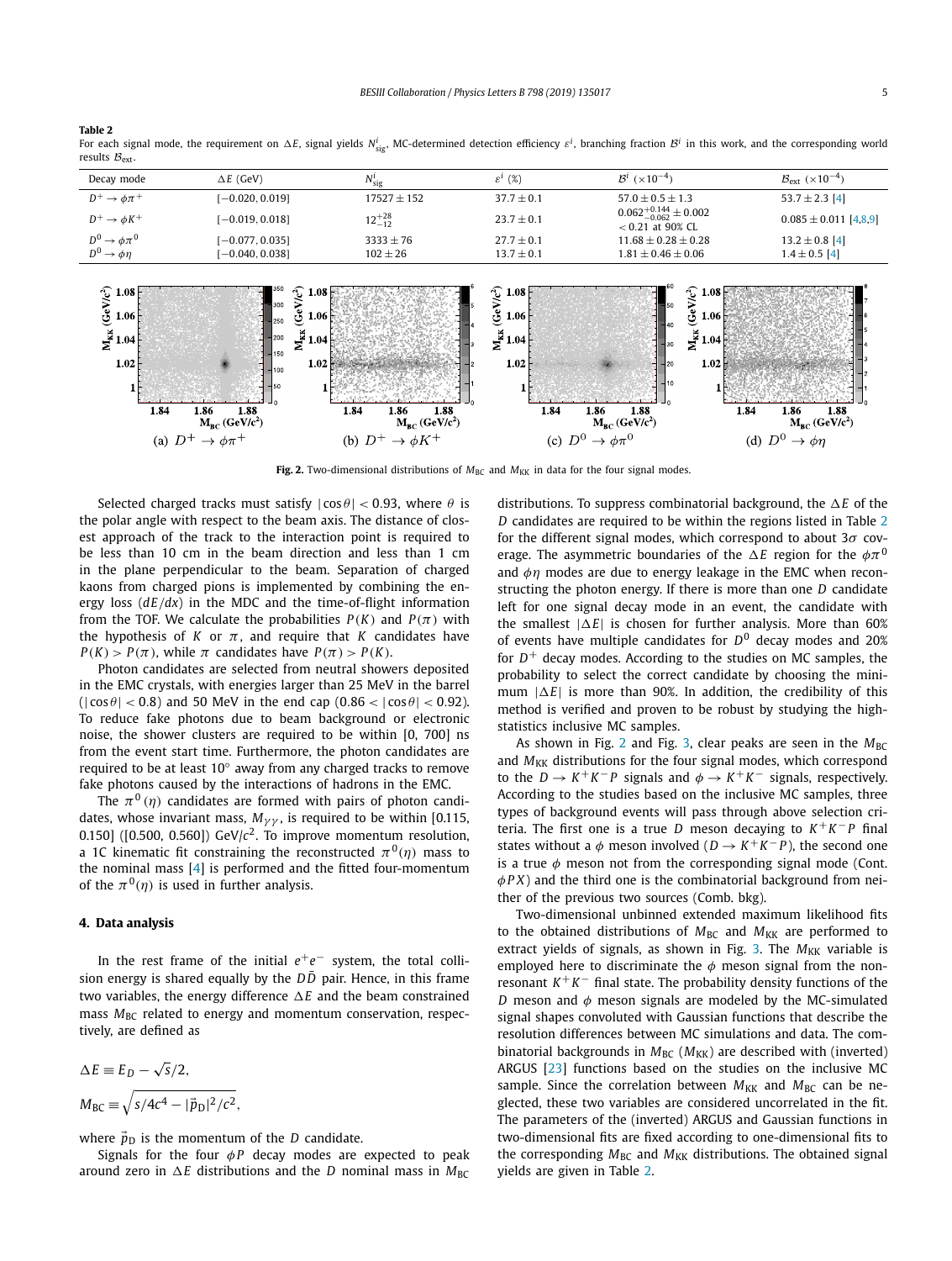<span id="page-5-0"></span>

Fig. 3. Two-dimensional unbinned maximum likelihood fits to the distributions of *M*<sub>BC</sub> and *M*<sub>KK</sub> in data for the four signal modes. The points with error bars are data, the (red) thick curves are the total fits, the (blue) long dashed curves describe the signals, the (violet) dotted curves represent backgrounds of true  $\phi$  mesons not from  $D \rightarrow \phi P$ decay modes, the (black) dashed curves describe backgrounds from  $D \to K^+ K^- P$  without a  $\phi$  meson, and the shaded area show the combinatorial backgrounds.

# **5. Branching fraction**

The branching fractions for the  $D \rightarrow \phi P$  decays can be calculated by

$$
\mathcal{B}^{i} = \frac{N_{\text{sig}}^{i}}{2 \cdot N_{D\bar{D}} \cdot \varepsilon^{i} \cdot \mathcal{B}_{\text{sub}}^{i}},\tag{2}
$$

where  $i$  denotes a signal mode of  $D \to \phi P$ ,  $N_{\text{sig}}^i$  is the signal yield extracted in data,  $N_{D\bar{D}}$  is the number of  $D\bar{D}$  event in data, which is  $(8296 \pm 31 \pm 64) \times 10^3$  for  $D^+D^-$  and  $(10597 \pm 28 \pm 89) \times 10^3$ for  $D^0\overline{D}^0$  [\[24\]](#page-7-0) in the data set we analyzed,  $\varepsilon^i$  is the reconstruction efficiency determined from MC simulation of the signal mode, and  $\mathcal{B}_{\text{sub}}^i$  are the branching fractions of the intermediate decay processes *ϕ* → *K*<sup>+</sup>*K*<sup>−</sup> and  $π<sup>0</sup>/η$  →  $γγ$ , quoted from PDG [\[4\]](#page-6-0). The branching fraction for each decay mode is calculated in Table [2.](#page-4-0)

The statistical significance of the  $D^0 \rightarrow \phi \eta$  signal is evaluated, taken as  $\sqrt{-2\ln(\mathcal{L}_0^{\rm stat}/\mathcal{L}_{\rm max}^{\rm stat})}$  where  $\mathcal{L}_{\rm max}^{\rm stat}$  and  $\mathcal{L}_0^{\rm stat}$  are the maximum likelihood values with and without signal, respectively, to be 4.2 $\sigma$ . Since the significance of the observed  $D^+ \rightarrow \phi K^+$  signal is 0.8 $\sigma$ , the upper limit of  $\mathcal{B}(D^+ \to \phi K^+)$  is estimated by a likelihood scan method, which takes into account the systematic uncertainties as follows

$$
\mathcal{L}_i(\mathcal{B}^i) = \int_{-1}^1 \mathcal{L}^{\text{stat}}[(1+\Delta)\mathcal{B}^i] \exp\left(-\frac{\Delta^2}{2\sigma_{i,\text{syst}}^2}\right) d\Delta. \tag{3}
$$

Here,  $\Delta$  is the relative deviation of the estimated branching fraction from the nominal value and  $\sigma_{i, syst}$  is the total systematic uncertainty given in Table [3.](#page-6-0)

The likelihood curve calculated according to Eq. (3) is shown in Fig. 4. The upper limit on  $B(D^+ \rightarrow \phi K^+)$  at the 90% confidence level (CL) is estimated to be  $2.1 \times 10^{-5}$  by integrating the likelihood curve in the physical region,  $B^i > 0$ .



**Fig. 4.** Likelihood curve as the function of assumed  $\mathcal{B}(D^+ \to \phi K^+)$ . The arrow points to the position of upper limit at the 90% CL.

# **6. Systematic uncertainties**

The following sources of systematic uncertainties, as given in Table [3,](#page-6-0) are considered. The total systematic uncertainty is determined by adding all contributions in quadrature.

The uncertainties of tracking and particle identification (PID) for charged kaon and pion mesons, as well as  $\pi^{0}(\eta)$  reconstruction, have been studied in previous works by using control samples of *D* hadronic events [\[25\]](#page-7-0). The uncertainties are weighted according to the kinematics of the candidates. Furthermore, in order to estimate the systematic uncertainty caused by the selected  $\pi^{0}(\eta)$ signal regions, the requirements on  $M_{\gamma\gamma}$  are varied and the resultant changes on the BFs are 0*.*7% (1*.*1%). This uncertainty is combined with that of  $\pi^{0}(\eta)$  reconstruction, the quadrature sum of which is given as 1.2%(1.8%). Requirements on  $\Delta E$  are studied by smearing the corresponding  $\Delta E$  distribution in inclusive MC samples with Gaussian functions and re-calculating detection efficiencies. The changes of the efficiencies are assigned as the corresponding uncertainties.

Systematic uncertainty related to the two-dimensional fit includes parameters of Gaussian and ARGUS functions, fit range and background models. For the fixed parameters in the Gaussian and ARGUS functions, their values are varied by  $\pm 1\sigma$  from the one-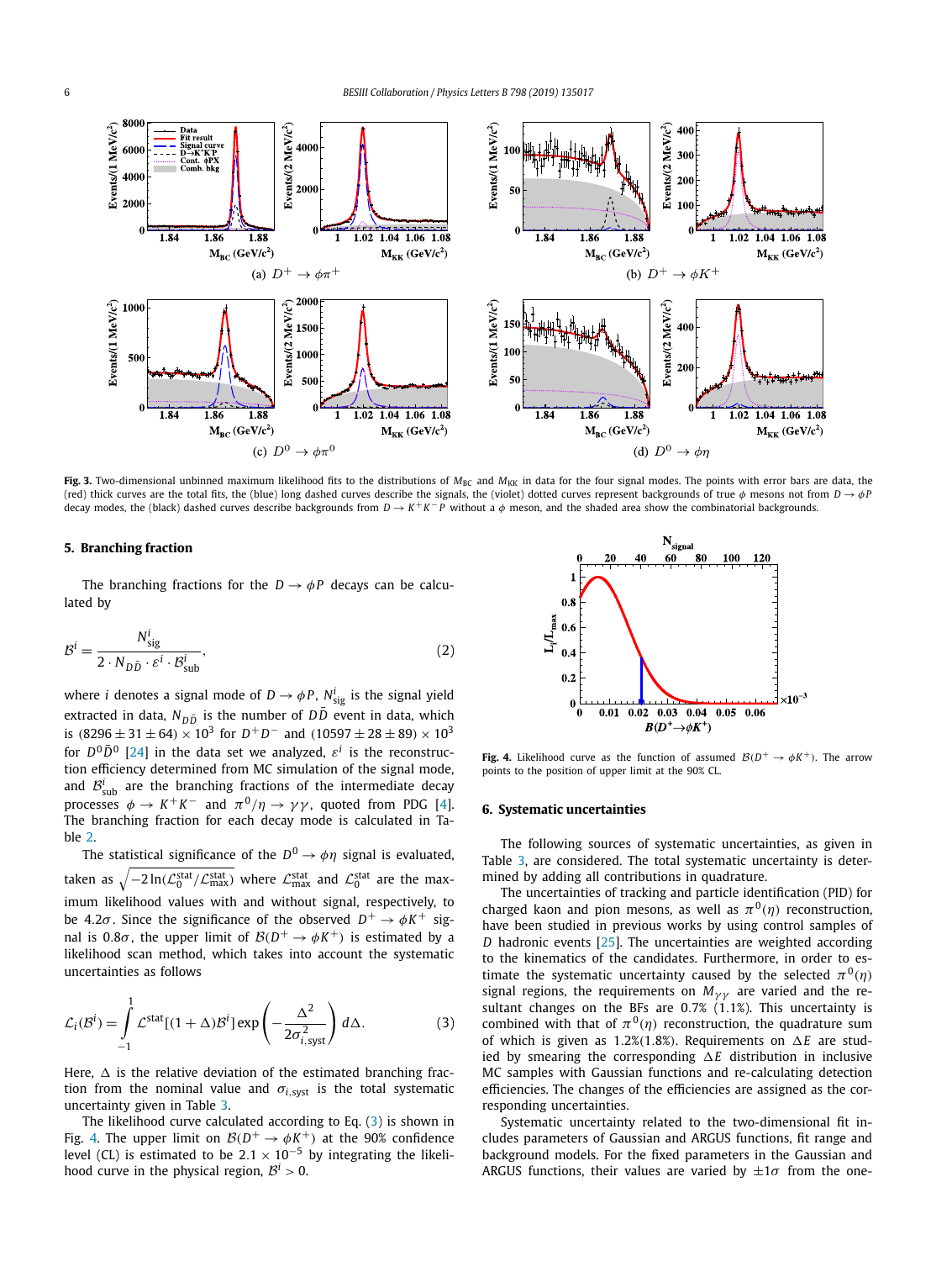| Source                                       | $D^+ \rightarrow \phi \pi^+$ | $D^+ \rightarrow \phi K^+$ | $D^0 \rightarrow \phi \pi^0$ | $D^0 \rightarrow \phi \eta$ | $B(D^0 \rightarrow \phi \pi^0)$<br>$B(D^+\rightarrow \phi \pi^+$ |
|----------------------------------------------|------------------------------|----------------------------|------------------------------|-----------------------------|------------------------------------------------------------------|
| Tracking                                     | 1.0                          | 1.1                        | 0.8                          | 1.0                         | 0.3                                                              |
| PID                                          | 1.2                          | 1.0                        | 0.6                          | 0.6                         | 0.4                                                              |
| $\pi^0$ reconstruction                       |                              |                            | 1.2                          |                             | 1.2                                                              |
| $\eta$ reconstruction                        |                              |                            |                              | 1.8                         |                                                                  |
| $\Delta E$ requirement                       | 0.2                          | 0.2                        | 0.2                          | 0.2                         | 0.3                                                              |
| 2D fit                                       | 0.4                          | 2.5                        | 0.4                          | 2.0                         | 0.6                                                              |
| $N_{D\overline{D}}$ uncertainty              | 0.9                          | 0.9                        | 0.9                          | 0.9                         | 1.3                                                              |
| $\mathcal{B}(\phi \to K^+ K^-)$              | 1.0                          | 1.0                        | 1.0                          | 1.0                         |                                                                  |
| $\mathcal{B}(\pi^0, \eta \to \gamma \gamma)$ |                              |                            | 0.1                          | 0.5                         | 0.1                                                              |
| OC effect                                    |                              |                            | 1.0                          | 1.0                         | 1.0                                                              |
| Total                                        | 2.2                          | 3.3                        | 2.4                          | 3.5                         | 2.2                                                              |

<span id="page-6-0"></span>

| Table 3                                            |
|----------------------------------------------------|
| Summary of systematic uncertainties in percentage. |

dimensional fit results and the largest resultant change is assigned as the systematic uncertainty. The uncertainty due to the fit range is estimated by repeating the fits with a series of varied ranges and the corresponding changes are found to be negligible. For the background models, potential background of  $D \rightarrow f_0(980)P$  is included in the fit and the change on the number of signal events is assigned as uncertainty. This uncertainty is larger for  $\mathcal{B}(D^+ \to \phi K^+)$ and  $\mathcal{B}(D^0 \to \phi \eta)$  due to the smaller signal yields.

The uncertainties of the quoted  $N_{D\bar{D}}$  from Ref. [\[24\]](#page-7-0),  $\mathcal{B}(\phi \rightarrow$ *K*<sup>+</sup>*K*<sup>-</sup>) and  $\mathcal{B}(\pi^0/\eta \to \gamma\gamma)$  from PDG [4] are taken into account for the relevant signal modes. Since  $D^0$  and  $\overline{D}^0$  are coherently produced in the process  $e^+e^- \rightarrow \psi(3770) \rightarrow D^0\overline{D}^0$ , quantum co-herence (QC) [\[26\]](#page-7-0) should be considered according to the equation

$$
\Delta N_{CP}^{obs} = y_{CP} \cdot N_{CP}^{obs}.
$$

The uncertainty depends on the  $D^0 - \overline{D}^0$  mixing parameter  $y_{CP}$ , and is taken to be 1*.*0% [\[27\]](#page-7-0) conservatively.

For the systematic uncertainties of  $\frac{\mathcal{B}(D^0 \to \phi \pi^0)}{\mathcal{B}(D^+ \to \phi \pi^+)}$ , the effects related to  $K^{\pm}$  tracking and PID are mostly cancelled, owing to their same kinematic phase space. The remaining systematic uncertainties in Table 3 are considered independently and summed up in quadrature.

# **7. Summary**

The decays of  $D^+ \to \phi \pi^+$ ,  $D^0 \to \phi \pi^0$ ,  $D^0 \to \phi \eta$ , and  $D^+ \to \phi K^+$  are studied by analyzing 2.93 fb<sup>-1</sup> data taken at √*s* = 3*.*773 GeV with the BESIII detector. The obtained BFs are consistent with previous results, as listed in Table [2,](#page-4-0) while the precisions of the BFs for the first three modes are improved. In addition, the upper limit on  $\mathcal{B}(D^+ \to \phi K^+)$  of 2.1 × 10<sup>-5</sup> at 90% CL is reported.

Our results of  $\mathcal{B}(D \to \phi \pi)$  and  $\mathcal{B}(D^0 \to \phi \eta)$  are consistent with the previous measurements. Furthermore, the ratio of  $B(D^0 \rightarrow$ *φπ*<sup>0</sup>) to *B*(*D*<sup>+</sup> → *φπ*<sup>+</sup>) is calculated to be  $(20.49 \pm 0.50 \pm 0.45)$ %, which is smaller than the previous result  $(24.6 \pm 1.8)$ % [5,6]. Meanwhile, the deviation from the predicted value of  $(19.7 \pm 0.2)$ % in Eq. [\(1\)](#page-3-0) is reduced from 2.7 $\sigma$  to 1.2 $\sigma$ , which shows better agreement than the previous measurement. Hence, our results support the isospin symmetry between these two *D* meson decay modes.

# **Acknowledgements**

The BESIII collaboration thanks the staff of BEPCII and the IHEP computing center for their strong support. This work is supported in part by National Key Basic Research Program of China under Contract No. 2015CB856700; National Natural Science Foundation of China (NSFC) under Contracts Nos. 11625523, 11635010, 11735014, 11822506, 11835012; the Chinese Academy of Sciences (CAS) Large-Scale Scientific Facility Program; Joint Large-Scale Scientific Facility Funds of the NSFC and CAS under Contracts Nos. U1532257, U1532258, U1732263, U1832207, U1932101; CAS Key Research Program of Frontier Sciences under Contracts Nos. QYZDJ-SSW-SLH003, QYZDJ-SSW-SLH040; 100 Talents Program of CAS; INPAC and Shanghai Key Laboratory for Particle Physics and Cosmology; ERC under Contract No. 758462; German Research Foundation DFG under Contracts Nos. Collaborative Research Center CRC 1044, FOR 2359; Istituto Nazionale di Fisica Nucleare, Italy; Koninklijke Nederlandse Akademie van Wetenschappen (KNAW) under Contract No. 530-4CDP03; Ministry of Development of Turkey under Contract No. DPT2006K-120470; National Science and Technology fund; STFC (United Kingdom); The Knut and Alice Wallenberg Foundation (Sweden) under Contract No. 2016.0157; The Royal Society, UK under Contracts Nos. DH140054, DH160214; The Swedish Research Council; U.S. Department of Energy under Contracts Nos. DE-FG02-05ER41374, DE-SC-0010118, DE-SC-0012069; University of Groningen (RuG) and the Helmholtzzentrum fuer Schwerionenforschung GmbH (GSI), Darmstadt.

# **References**

- [1] D.M. Asner, et al., Int. J. Mod. Phys. A 24 [\(2009\)](http://refhub.elsevier.com/S0370-2693(19)30739-7/bib3230303962657370687973s1) S1.
- [2] Q. Qin, H.N. Li, C.D. Lv, F.S. Yu, Phys. Rev. D 89 (2014) [054006.](http://refhub.elsevier.com/S0370-2693(19)30739-7/bib3230313471696E71696Es1)
- [3] H.Y. Cheng, C.W. Chiang, Phys. Rev. D 81 (2010) [071021.](http://refhub.elsevier.com/S0370-2693(19)30739-7/bib32303130636879s1)
- [4] M. [Tanabashi,](http://refhub.elsevier.com/S0370-2693(19)30739-7/bib706467s1) et al., Particle Data Group, Phys. Rev. D 98 (2018) 030001.
- [5] P. Rubin, et al., CLEO [Collaboration,](http://refhub.elsevier.com/S0370-2693(19)30739-7/bib32303038706869706970s1) Phys. Rev. D 78 (2008) 072003.
- [6] B. Aubert, et al., BaBar [Collaboration,](http://refhub.elsevier.com/S0370-2693(19)30739-7/bib32303037706869706930s1) Phys. Rev. D 76 (2007) 011102.
- [7] K. Abe, et al., Belle [Collaboration,](http://refhub.elsevier.com/S0370-2693(19)30739-7/bib32303034706869657461s1) Phys. Rev. Lett. 92 (2004) 101803.
- [8] R. Aaij, et al., LHCb [Collaboration,](http://refhub.elsevier.com/S0370-2693(19)30739-7/bib323031397068696Bs1) J. High Energy Phys. 04 (2019) 63.
- [9] R. Aaij, et al., LHCb [Collaboration,](http://refhub.elsevier.com/S0370-2693(19)30739-7/bib323031396B6B6Bs1) J. High Energy Phys. 03 (2019) 176.
- [10] M. Ablikim, et al., BESIII [Collaboration,](http://refhub.elsevier.com/S0370-2693(19)30739-7/bib6C756D696E6F73697479s1) Chin. Phys. C 37 (2013) 123001; Phys. Lett. B 753 [\(2016\)](http://refhub.elsevier.com/S0370-2693(19)30739-7/bib6C756D696E6F73697479s2) 629.
- [11] J.M. Link, et al., FOCUS [Collaboration,](http://refhub.elsevier.com/S0370-2693(19)30739-7/bib6C69666574696D65s1) Phys. Lett. B 537 (2002) 192.
- [12] M. Ablikim, et al., BESIII [Collaboration,](http://refhub.elsevier.com/S0370-2693(19)30739-7/bib41626C696B696D3A323030396161s1) Nucl. Instrum. Methods A 614 (2010) [345.](http://refhub.elsevier.com/S0370-2693(19)30739-7/bib41626C696B696D3A323030396161s1)
- [13] C.H. Yu, et al., in: [Proceedings](http://refhub.elsevier.com/S0370-2693(19)30739-7/bib59753A49504143323031362D545559413031s1) of IPAC2016, Busan, Korea, 2016.
- [14] S. Agostinelli, et al., GEANT4 [Collaboration,](http://refhub.elsevier.com/S0370-2693(19)30739-7/bib6765616E7434s1) Nucl. Instrum. Methods A 506 [\(2003\)](http://refhub.elsevier.com/S0370-2693(19)30739-7/bib6765616E7434s1) 250.
- [15] Y. Liang, B. Zhu, Z. You, et al., Nucl. Instrum. [Methods](http://refhub.elsevier.com/S0370-2693(19)30739-7/bib67656F31s1) A 603 (2009) 325.
- [16] Z.Y. You, Y.T. Liang, Y.J. Mao, Chin. Phys. C 32 [\(2008\)](http://refhub.elsevier.com/S0370-2693(19)30739-7/bib67656F32s1) 572.
- [17] S. Jadach, B.F.L. Ward, Z. Was, Phys. Rev. D 63 (2001) [113009;](http://refhub.elsevier.com/S0370-2693(19)30739-7/bib7265663A6B6B6D63s1)
- S. Jadach, B.F.L. Ward, Z. Was, Comput. Phys. [Commun.](http://refhub.elsevier.com/S0370-2693(19)30739-7/bib7265663A6B6B6D63s2) 130 (2000) 260. [18] D.J. Lange, Nucl. Instrum. [Methods](http://refhub.elsevier.com/S0370-2693(19)30739-7/bib7265663A65767467656Es1) A 462 (2001) 152;
- R.G. Ping, Chin. Phys. C 32 [\(2008\)](http://refhub.elsevier.com/S0370-2693(19)30739-7/bib7265663A65767467656Es2) 599.
- [19] J.C. Chen, G.S. [Huang,](http://refhub.elsevier.com/S0370-2693(19)30739-7/bib7265663A6C756E64636861726Ds1) X.R. Qi, D.H. Zhang, Y.S. Zhu, Phys. Rev. D 62 (2000) [034003;](http://refhub.elsevier.com/S0370-2693(19)30739-7/bib7265663A6C756E64636861726Ds1)
- R.L. Yang, R.G. Ping, H. Chen, Chin. Phys. Lett. 31 (2014) [061301.](http://refhub.elsevier.com/S0370-2693(19)30739-7/bib7265663A6C756E64636861726Ds2)
- [20] E. [Richter-Was,](http://refhub.elsevier.com/S0370-2693(19)30739-7/bib70686F746F73s1) Phys. Lett. B 303 (1993) 163.